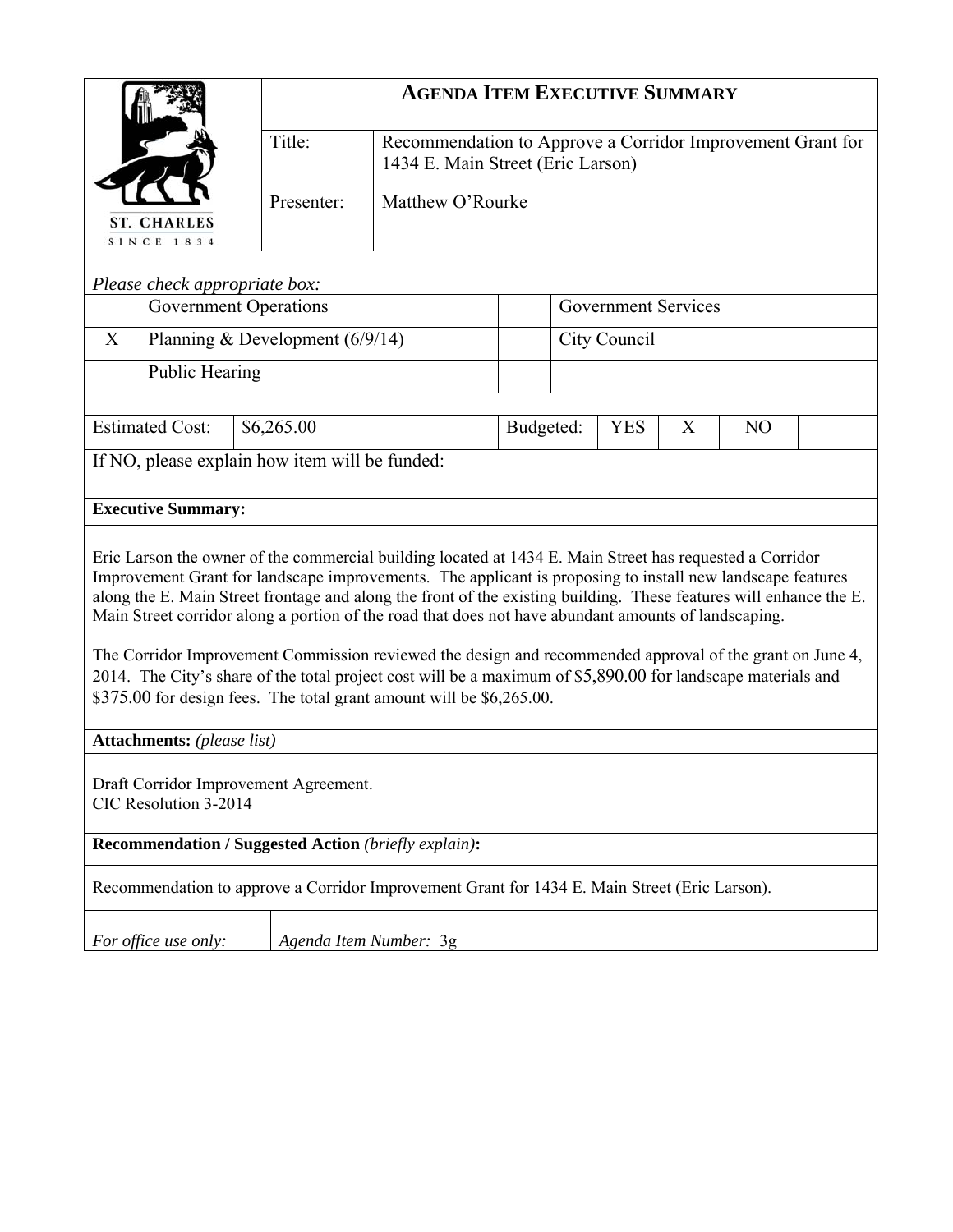# **City of St. Charles CORRIDOR IMPROVEMENT AGREEMENT**

1434 E. Main Street Eric Larson

**THIS AGREEMENT**, entered into this 16th day of June, 2014, between the City of St. Charles, Illinois (hereinafter referred to as "CITY") and the following designated APPLICANT, to wit:

APPLICANT Name**: Eric Larson** 

Address of Property to be Improved**: 1434 E. Main Street** 

PIN Number(s): **09-26-301-013** 

Property Owner's Name: **Eric Larson**

#### **WITNESSETH:**

 **WHEREAS,** the CITY has established a **Corridor Improvement Program** to provide matching grants for landscaping and related improvements within the Randall Road, Main Street, and Kirk Road corridors of the CITY; and

**WHEREAS,** Eric Larson, APPLICANT, desires to install landscaping and related improvements to the above-described property that are eligible for reimbursement under the Corridor Improvement Program; and

 **WHEREAS,** said Corridor Improvement Program is administered by the CITY with the advice of the Corridor Improvement Commission and is funded from the general fund for the purposes of improving the aesthetics of the commercial corridors of the CITY and preventing blight and deterioration; and

 **WHEREAS,** the above-described property for which the APPLICANT seeks a grant is located within the area eligible for participation in the Corridor Improvement Program.

 **NOW, THEREFORE,** in consideration of the mutual covenants and agreements obtained herein, the CITY and the APPLICANT do hereby agree as follows: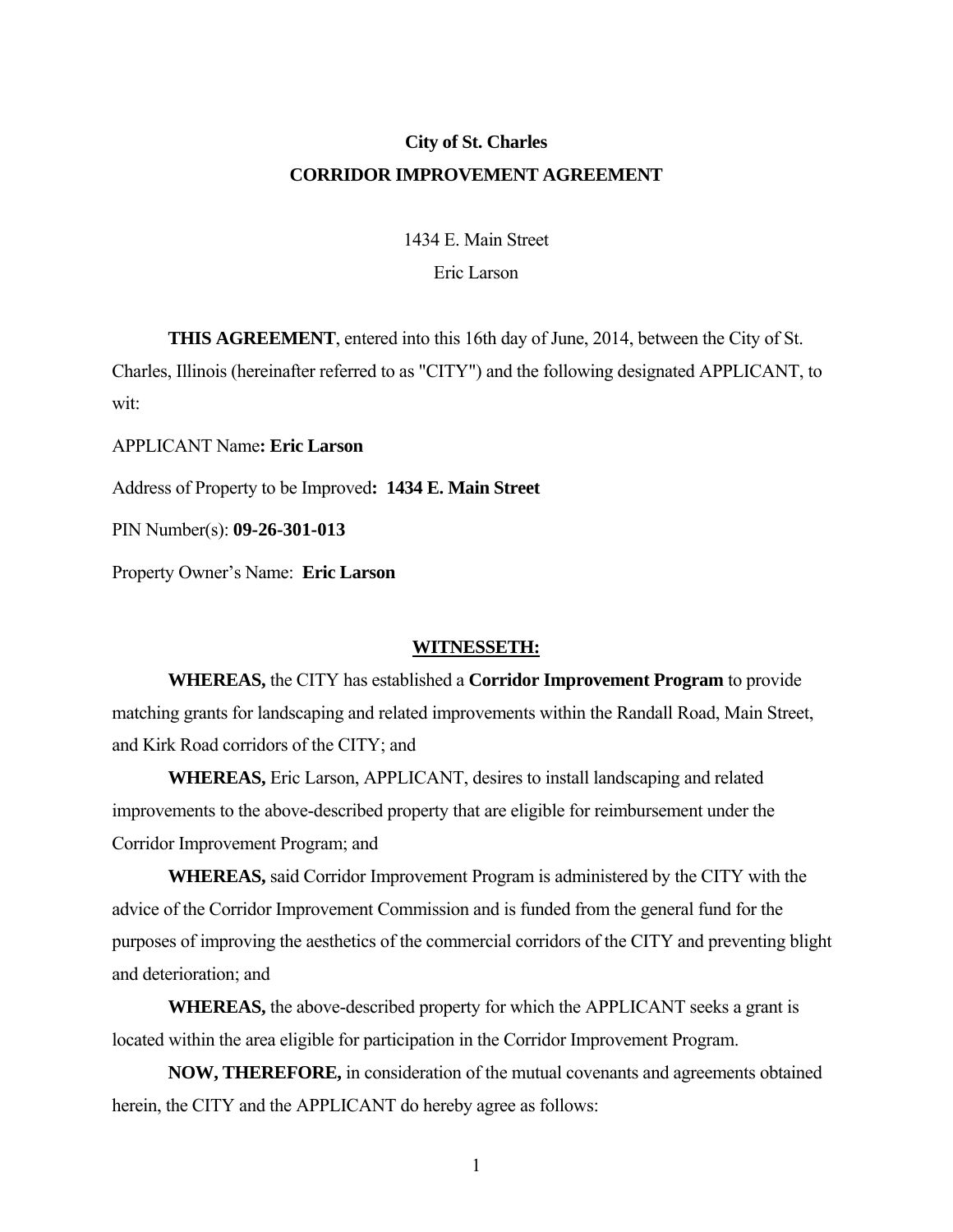**SECTION 1:** The APPLICANT understands and agrees that only the cost of eligible improvements located east of the right-of-way on parcels with the following PIN(s) **09-26-301-013**, and landscape design fees associated with those improvements, shall be considered reimbursable as shown in Exhibits II and III. The CITY will reimburse the APPLICANT up to 75% of the cost for landscape design services and up to 50% of the cost of labor, materials and equipment necessary to install landscaping and related improvements in accordance with the approved plans, specifications and cost estimates attached hereto as Exhibit "I" (the "Improvements"), but in no event more than the maximum amounts as defined below:

| Landscape designer's fee:                | \$500.00 | City's Share $(2.75\%$ \$375.00 |  |
|------------------------------------------|----------|---------------------------------|--|
| Landscape improvements cost: \$11,780.65 |          | City's Share $@50\%$ \$5,890.00 |  |

 Labor by the APPLICANT ("sweat equity") is not a reimbursable expense. All Improvements shall be installed in accordance with Exhibit I, subject to minor revisions as may be approved by a representative of the Corridor Improvement Commission due to availability of landscape plants, field conditions not known at the time of design, and similar circumstances beyond the APPLICANT's control.

**SECTION 2:** The Director of Community & Economic Development, or designee, shall inspect the Improvements installed pursuant to this Agreement. Such inspection shall not replace any required permit inspections by the CITY. All work that is not in conformance with the approved plans and specifications shall be remedied by the APPLICANT and deficient or improper work shall be replaced and made to comply with the approved plans and specifications and the terms of this Agreement.

**SECTION 3:** Upon completion of the Improvements and upon their final inspection and approval by the Director of Community & Economic Development, or designee, the APPLICANT shall submit to the CITY a properly executed and notarized contractor statement showing the full cost of the Improvements as well as each separate component amount due to the contractor and each and every subcontractor involved in furnishing labor, materials or equipment in the work. In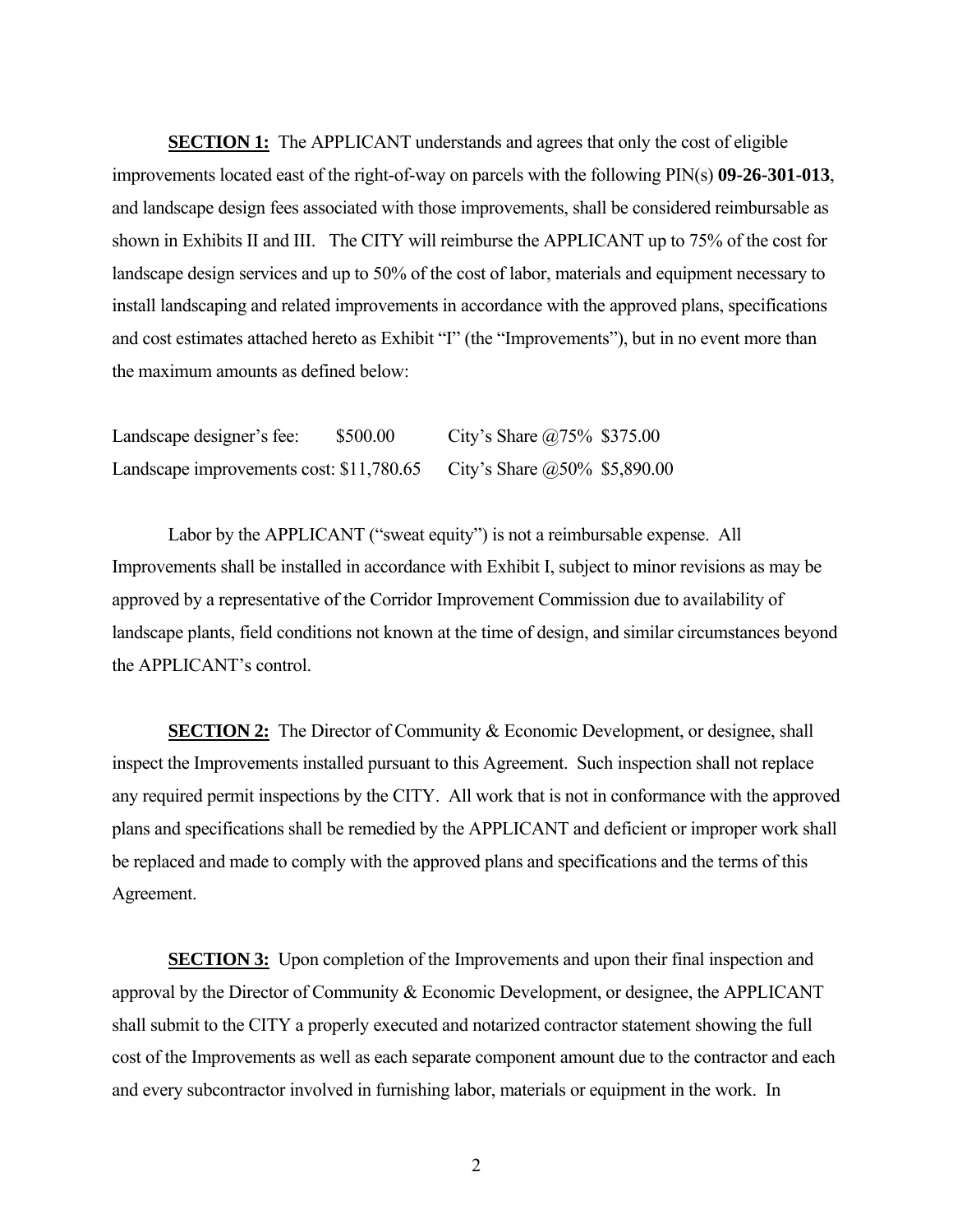addition, the APPLICANT shall submit to the CITY proof of payment of the contract cost pursuant to the contractor's statement and final lien waivers from all contractors and subcontractors. The CITY shall, within thirty (30) days of receipt of the contractor's statement, proof of payment and lien waivers, the landscape architect's statement, and "before" and "after" pictures of the property, reimburse the APPLICANT for the 50% of the actual construction and materials cost or the maximum amount specified in this Agreement, whichever is less, and for 75% of the landscape designer's fee or the maximum amount specified in this Agreement, whichever is less.

 At its sole discretion, CITY may reimburse APPLICANT in two payments. The first reimbursement may be made only

 1) upon completion of Improvements representing 40% or more of the maximum reimbursement specified in Section 1 hereof and,

 2) upon receipt by CITY of the landscape designer's invoices, contractor's statements, proof of payment and notarized final lien waivers for the completed Improvements and,

 3) upon a determination by the Director of Community & Economic Development, or designee, that the remainder of the Improvements are expected to be delayed for thirty days or more following completion of the initial work due to weather, availability of materials, or other circumstances beyond the control of the APPLICANT. The second, final reimbursement payment shall be made by CITY only upon submittal of all necessary documents as described herein.

**SECTION 4:** All Improvements must be completed within 270 days after the approval of this Agreement by the City Council, unless otherwise authorized by the CITY. Extensions may be approved by the Director of Community Development, prior to the expiration of the said 270 days. Projects which have not received an extension and have not been completed within 270 days will not receive funding.

**SECTION 5:** If the APPLICANT or his contractor fails to complete the Improvements provided for herein in conformity with the approved plans and specifications and the terms of this Agreement, then upon written notice being given by the Director of Community & Economic Development to the APPLICANT, by certified mail to the address listed above, this Agreement shall terminate and the financial obligation on the part of the CITY shall cease and become null and void.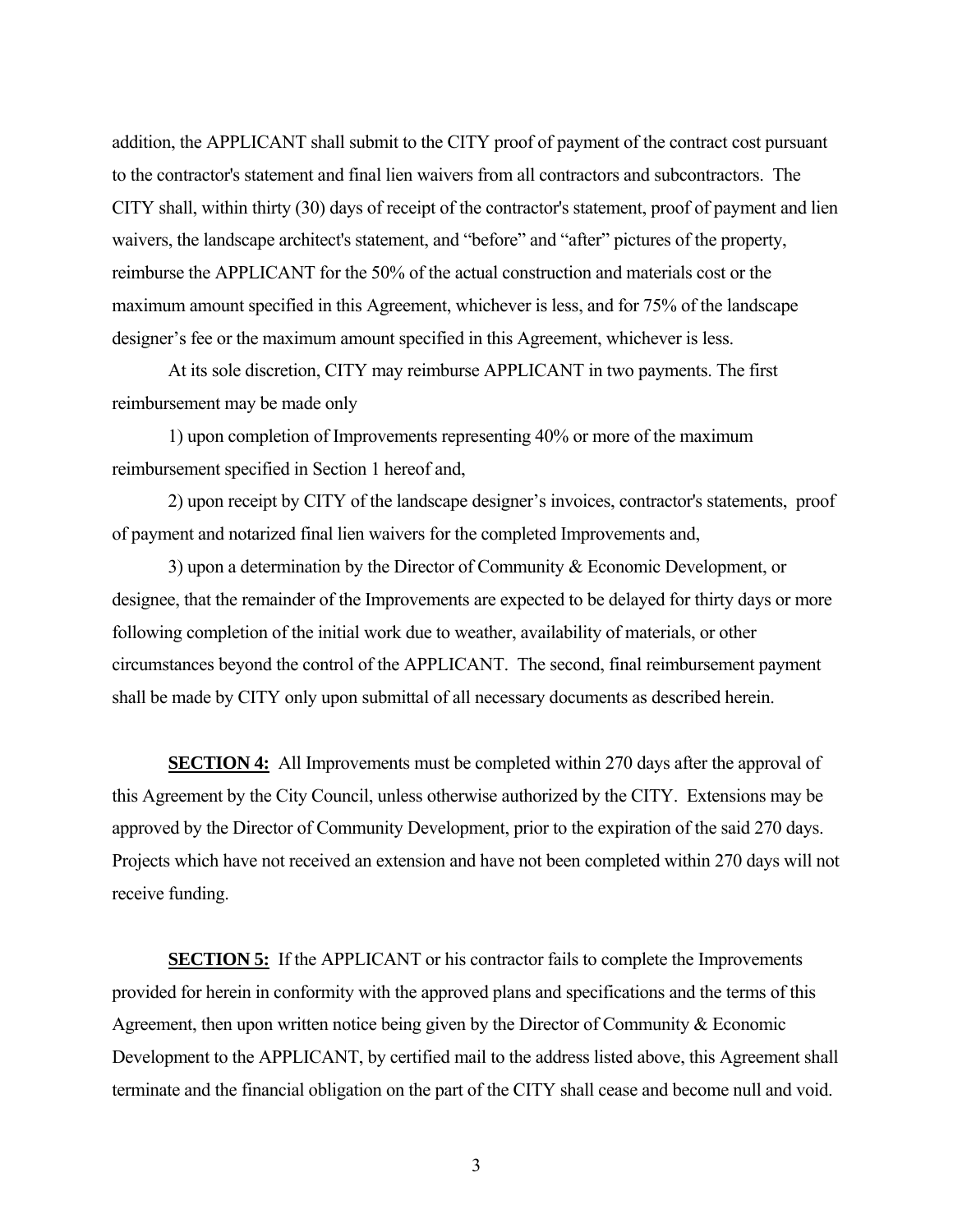**SECTION 6:** Upon completion of the Improvements pursuant to this Agreement and for a period of five (5) years thereafter, the APPLICANT shall be responsible for properly maintaining such Improvements in finished form and without change or alteration thereto, as provided in this Agreement, and for the said period of five (5) years following completion of the construction thereof, the APPLICANT shall not enter into any Agreement or contract or take any other steps to alter, change or remove such Improvements, or the approved design thereof, nor shall APPLICANT undertake any other changes, by contract or otherwise, to the Improvements provided for in this Agreement unless such changes are first approved by the Corridor Improvement Commission. Such approval shall not be unreasonably withheld if the proposed changes do not substantially alter the original design concept of the Improvements as specified in the plans, design drawings and specifications approved pursuant to this Agreement.

 If within the 5-year maintenance period plant materials are damaged by automobiles, wildlife, acts of nature, or stolen or any other cause, the APPLICANT shall install and pay for replacements.

OWNER agrees to provide regular maintenance of the property for a minimum of five years following completion of construction in a condition that is weed free, properly edged and mulched as specified in the original design, and maintained with the same type and quantity of plant material initially installed, unless a modification to the plan is approved by the Corridor Improvement Commission.

In the event of inadequate maintenance, the CITY shall give the owner reasonable notice of conditions to be corrected. In the event that substandard maintenance still exists after thirty (30) days, OWNER shall repay the CITY all grant funds received pursuant to this Agreement and pay all costs and fees, including attorney fees, of any legal action taken to enforce the maintenance of the Improvements.

**SECTION 7:** The APPLICANT covenants and agrees to indemnify and hold harmless the CITY and its officials, officers, employees and agents from and against, any and all losses, claims, damages, liabilities or expenses, of every conceivable kind, character and nature whatsoever arising out of, resulting from or in any way connected with directly or indirectly with the Corridor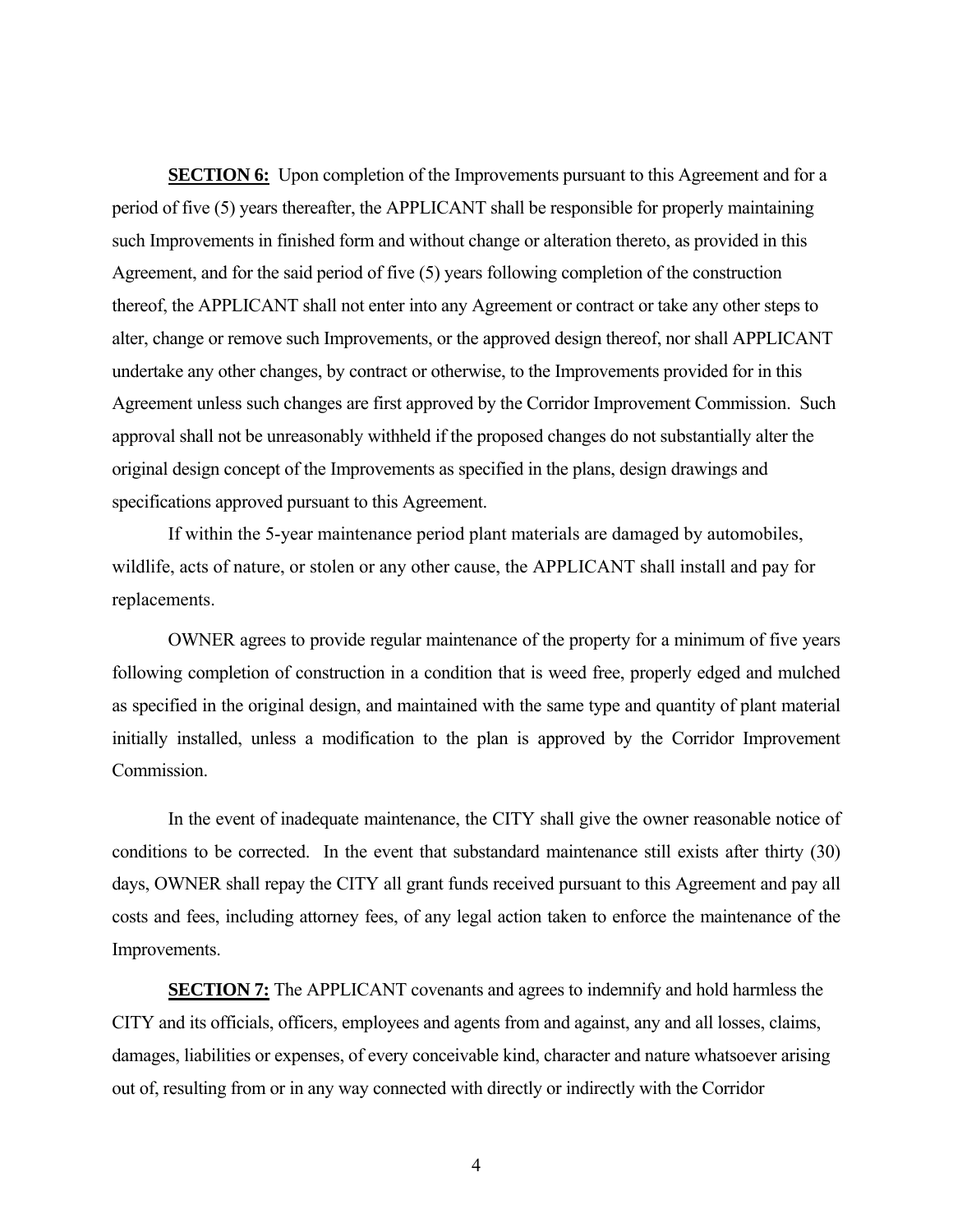Improvement(s) which are the subject of this Agreement, including but not limited to actions arising from the Prevailing Wage Act (820 ILCS 30/0.01 et seq.) The APPLICANT further covenants and agrees to pay for or reimburse the CITY and its officials, officers, employees and agents for any and all costs, reasonable attorneys' fees, liabilities or expenses incurred in connection with investigating, defending against or otherwise in connection with any such losses, claims, damages, liabilities, or causes of action. The CITY shall have the right to select legal counsel and to approve any settlement in connection with such losses, claims, damages, liabilities, or causes of action. The provisions of this section shall survive the completion of said Corridor improvement(s).

**SECTION 8:** Nothing herein is intended to limit, restrict or prohibit the APPLICANT from undertaking any other work in or about the subject premises, which is unrelated to the Improvements provided for in this Agreement.

**SECTION 9:** This Agreement shall be binding upon the CITY and upon the APPLICANT and its successors and assigns with respect to the property on which the Improvements are installed, for a period of five (5) years from and after the date of completion and approval of the Corridor improvement provided for herein. It shall be the responsibility of the APPLICANT to inform subsequent owners and lessees of the provisions of this Agreement.

 IN WITNESS THEREOF, the parties hereto have executed this Agreement on the date first appearing above.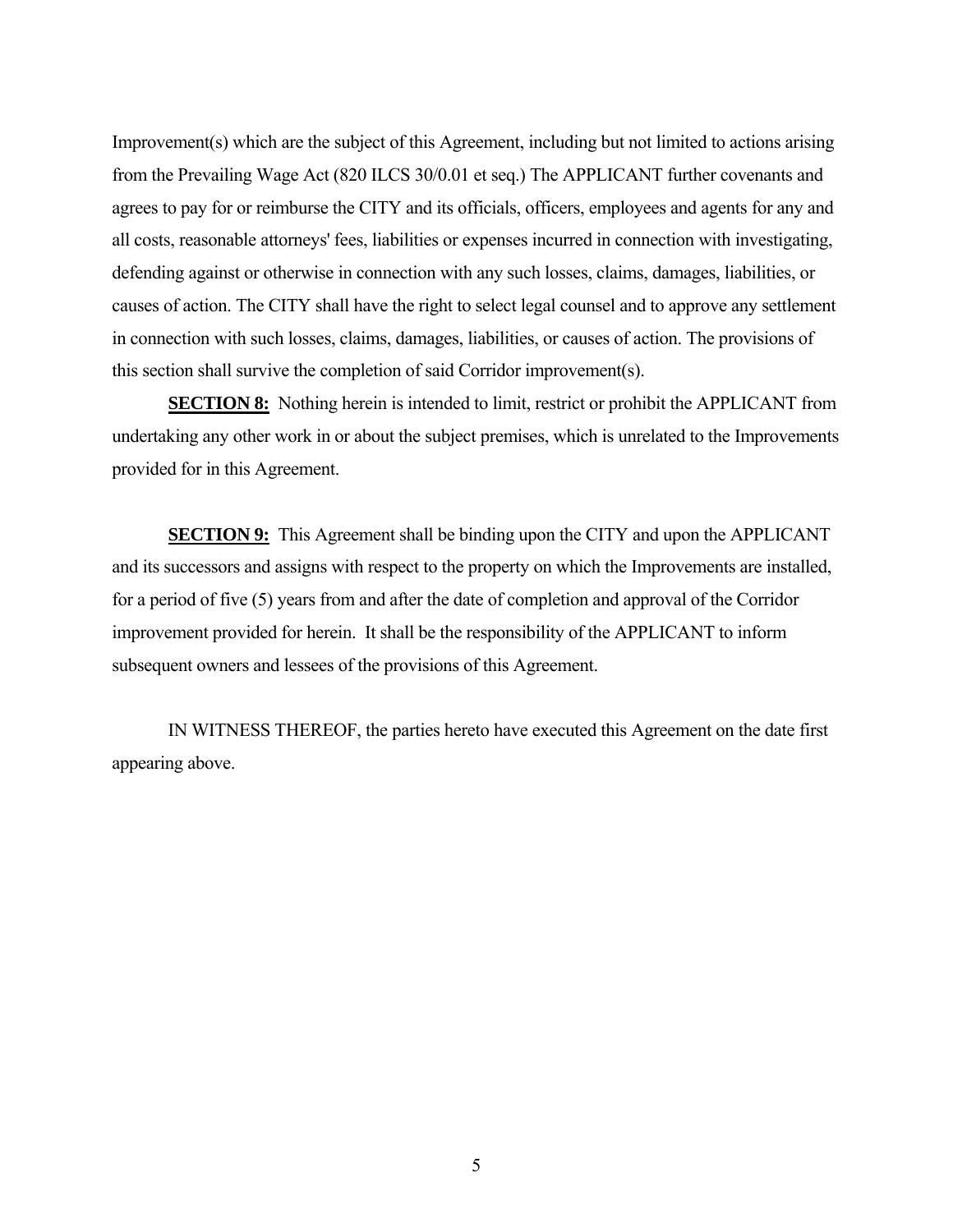# **PROPERTY OWNER<br>APPLICANT** (if different from APPLI **APPLICANT** (if different from APPLICANT)

**CITY OF ST. CHARLES: \_\_\_\_\_\_\_\_\_\_\_\_\_\_\_\_\_\_\_\_\_\_\_** 

**Mayor** 

**\_\_\_\_\_\_\_\_\_\_\_\_\_\_\_\_\_\_\_\_\_\_\_\_\_\_ \_\_\_\_\_\_\_\_\_\_\_\_\_\_\_\_\_\_\_\_\_\_\_\_\_\_\_\_** 

**ATTEST: \_\_\_\_\_\_\_\_\_\_\_\_\_\_\_\_\_\_\_\_\_\_\_** 

 **City Clerk** 

Applicant contact information:

| Phone: |  |
|--------|--|
| Fax:   |  |
| Email: |  |

Property Owner's information, if different than applicant:

| Phone: |  |
|--------|--|
| Fax:   |  |
| Email: |  |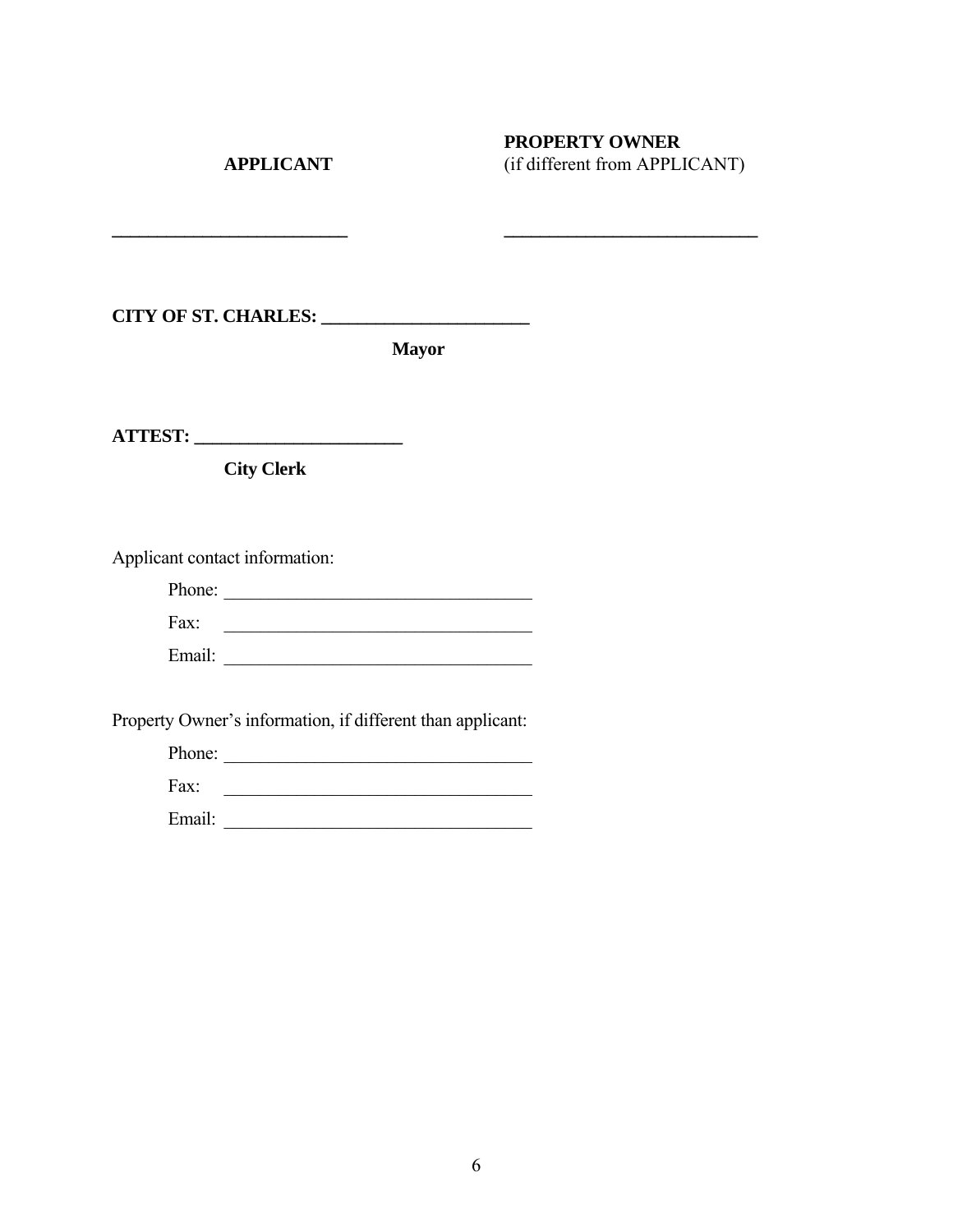## **Exhibit I**

**The Corridor Improvement Grant Program will reimburse property owners for design consultant fees according to which of the three grant programs the property owner has applied for:** 

## **Corridor & Downtown Grants**

Corridor Grants are chosen each year by the Corridor Improvement Commission and approved by the City Council. The grant recipient will pay for the first 25% of the design cost and the grant would pay up to a cap amount based upon linear footage of the property along the Corridor Roadway (Main, Kirk, or Randall, SSA1B); as noted in the chart below:

| <b>Grant Funding for Design of Corridor Grants</b> |                                 |                            |  |  |  |
|----------------------------------------------------|---------------------------------|----------------------------|--|--|--|
| <b>Linear Footage of Property on a Corridor</b>    | <b>Owner Pays</b>               | <b>Commission will Pay</b> |  |  |  |
| Roadway (Main, Kirk, Randall, SSA1B)               |                                 |                            |  |  |  |
| $\leq$ 200 feet                                    | First 25% of Total design Costs | Up to $$2,000$             |  |  |  |
| $201 - 500$ feet                                   | First 25% of Total design Cost  | Up to \$3,000              |  |  |  |
| $501 + \text{feet}$                                | First 25% of Total design Cost  | Up to \$4,000              |  |  |  |

### **Four Season Grants**

The Corridor Improvement Program does not pay for design services. These grants provide up to \$1,000 for soil, labor, plant materials and mulch.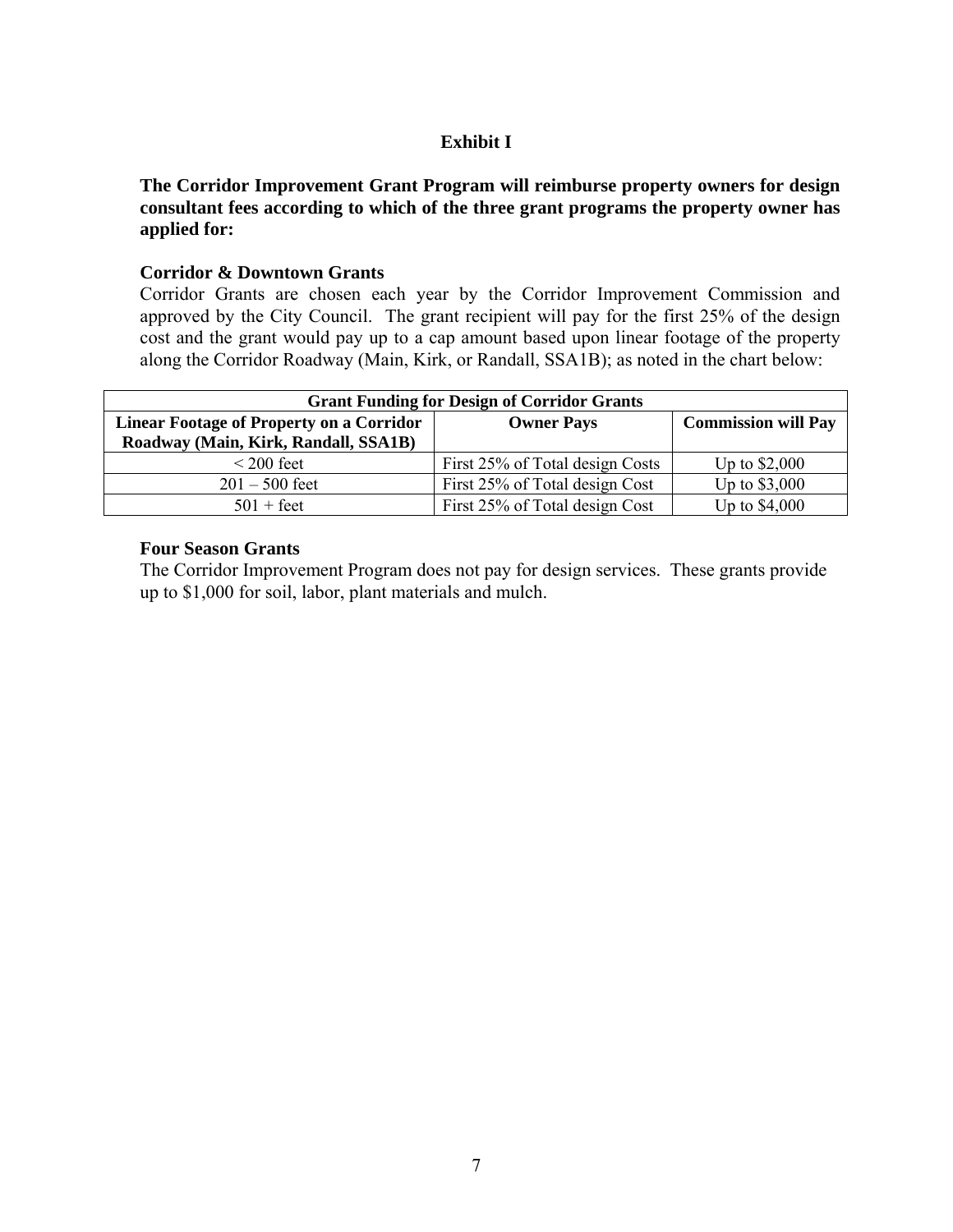EVERGREEN LANDSCAPE ASSOCIATES LLC



DESIGN . CONSTRUCTION . MAINTENANCE 48W811 MELMS ROAD, HAMPSHIRE, IL 60140<br>(847) 683-9933 FAX: (847) 683-9991

June 04, 2014

Eric Larson 605 W Main St St Charles, IL 60174

Proposal: 14 O1R Commerical Site off Rt 64 103 N 11th St St Charles, IL 60174

# EVERGREEN LANDSCAPE ASSOCIATES LLC proposes to supply and install the following:

1. Front Bed

| Quantity       | Size/Units         | Description                                          |            |
|----------------|--------------------|------------------------------------------------------|------------|
| 65             | 1 Gal. Cnt         | Prairie Dropseed                                     |            |
| $\mathbf{1}$   | 5 ft. BB           | Autumn Brilliance Apple Serviceberry                 |            |
| 1              | 2 1/2 in. BB       | Prairifire Crabapple                                 |            |
| 14             | 5 Gal. Cnt         | Miss Kim Manchurian Lilac                            |            |
| 10             | 24 in. $# 5$ Cont. | Quick Fire Panicule Hydrangea                        |            |
| 34             | $#1$ Cont.         | Rosy Returns Daylily                                 |            |
| 5              | 1 Gal. Cnt         | Northwind Switch Grass                               |            |
| 8              | 1 Gal. Cnt         | Caesar's Brother Siberian Iris                       |            |
| $\overline{7}$ | 1 Gal. Cnt         | Goldsturm Black-Eyed-Susan<br>Viette's Little Sister |            |
| 8              | 1 Gal. Cnt         | Magnus Purple Coneflower                             |            |
| 3              | $1 Qt$ . $Cnt$     | Emerald Pink Moss Phlox                              |            |
| 15             | 1 Gal. Cnt         | Purple Dome New England Aster                        |            |
|                | 5.00 cuyd          | Premium Blended Mulch                                |            |
|                | 2.00 cuyd          | <b>Blended Compost</b>                               |            |
| 3.00 ton       |                    | Outcropping: Eden Weathered Edge 6"-12" thick        |            |
| 10.00 sqft     |                    | Flagging: Fond Du Lac- irregular                     |            |
| 3,00           |                    | Spray beds with roundup & Prepare soil<br>Rototiller |            |
|                |                    | Subtotal:                                            | \$6,829.30 |

## 2. Foundation & west section - White Pines

| Quantity |    | Size/Units         | Description                   |
|----------|----|--------------------|-------------------------------|
|          |    | 6 ft. high BB      | Eastern White Pine            |
|          |    | 15 in.             | Northern Charm Boxwood        |
|          | 3. | 24 in. $# 5$ Cont. | Quick Fire Panicule Hydrangea |
| Page: 1  | 5  | $#3$ Cont.         | Pink Knockout Rose            |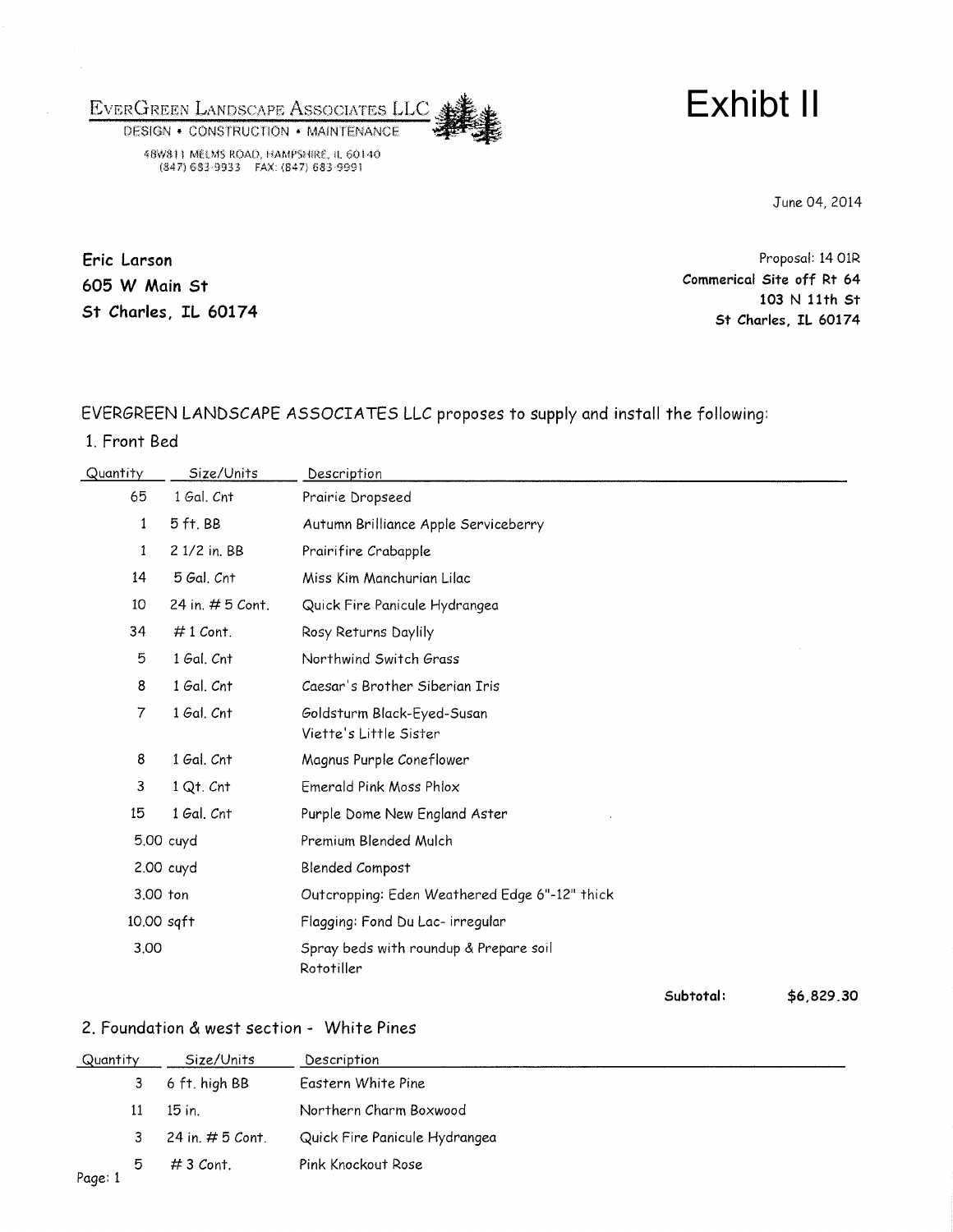

48W811 MELMS ROAD, HAMPSHIRE, IL 60140 (847) 683-9933 FAX: (847) 683-9991



#### Eric Larson: 14 O1R - Commerical Site off Rt 64

#### 2. Foundation & west section - White Pines continued...

| Quantity | Size/Units   | Description                          |           |            |
|----------|--------------|--------------------------------------|-----------|------------|
| 3        | 24 in. BB    | Cayuga Koreanspice Viburnum          |           |            |
| 2        | $3" - 24/F1$ | Kamschatka Stonecrop                 |           |            |
|          | 5 ft. BB     | Autumn Brilliance Apple Serviceberry |           |            |
|          | $1.00$ cuyd  | <b>Blended Compost</b>               |           |            |
| 1.00     |              | Prepare the beds<br>Rototiller       |           |            |
|          |              |                                      | Subtotal: | \$3,625,25 |

#### 3. White Pine & plantings on SE driveway

| Quantity | Size/Units    | Description                    |                 |             |
|----------|---------------|--------------------------------|-----------------|-------------|
| 16       | $#3$ Cont.    | Prairie Dropseed               |                 |             |
| 1        | 6 ft. high BB | Eastern White Pine             |                 |             |
| 4        | $#1$ Cont.    | Rosy Returns Daylily           |                 |             |
| 10       | 1 Gal. Cnt    | Magnus Purple Coneflower       |                 |             |
| 3        | 1 Gal. Cnt    | Purple Dome New England Aster  |                 |             |
|          | 1.00 cuyd     | Premium Blended Mulch          |                 |             |
|          | $0.50$ ton    | Outcropping: Eden 6"-12" thick |                 |             |
|          |               |                                | Subtotal:       | \$1,326.10  |
|          |               |                                | Contract Total: | \$11,780.65 |

#### NOTES:

1. Three (3) year warranty on plant material providing owner supplies proper care and maintenance. One (1) year warranty on spaded trees, perennials, bulbs and aquatic plants. One (1) year warranty on groundcover with a one time only replacement. Five (5) year warranty on workmanship of hardscapes.

2. We reserve the right to substitute to a comparable plant if specified is unavailable.

3. Watering, fees and permits are responsibility of owner.

4. EverGreen Landscape is not responsible for damage to unmarked irrigation systems or underground dog fences. EverGreen Landscape is not responsible for Acts of God.

5. We take precautions to prevent damage to driveways, but minor surface blemishes may result from construction.

6. Any deletions or additions to this proposal will alter final amount. Deletions will be credited on the final invoice. Additions will also be shown on the final invoice and will be due upon receipt. Owner is responsible for any additional charges they have incurred.

7. This proposal is valid for 30 days only.

8. A fuel surcharge of 5% will be added to the cost of this proposal if fuel prices are \$4.00 per gallon or higher at the time of service.

TERMS: 30% deposit due upon acceptance. Balance in full upon completion.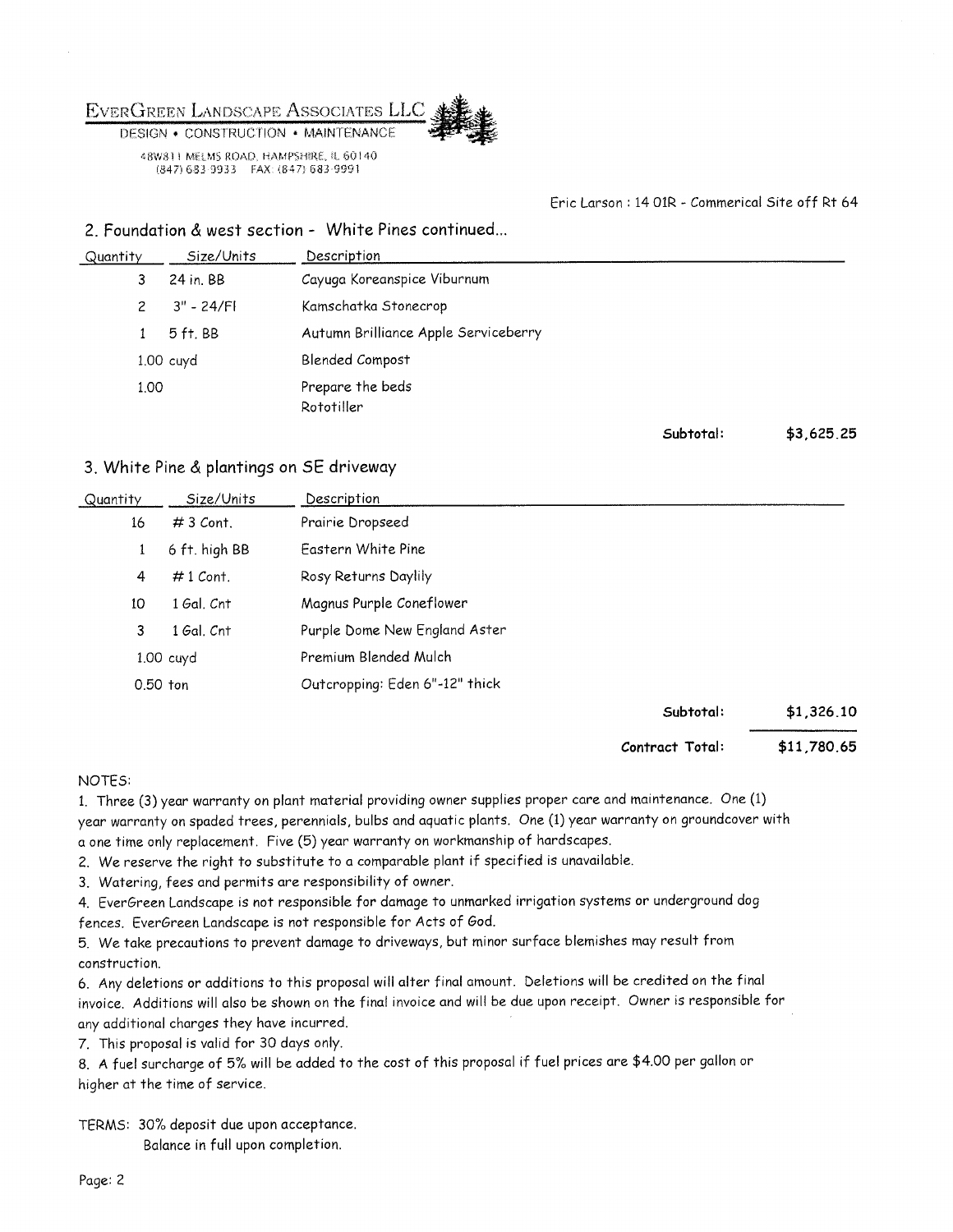

Eric Larson: 14 OIR - Commerical Site off Rt 64

To accept this agreement, please sign, date, and return the enclosed duplicate of this contract with your deposit. Work will be scheduled upon receipt of deposit and signed contract.

Thank you for the opportunity to submit this proposal,

Kelly Potts EverGreen Landscape Associates LLC

ACCEPTED

DATE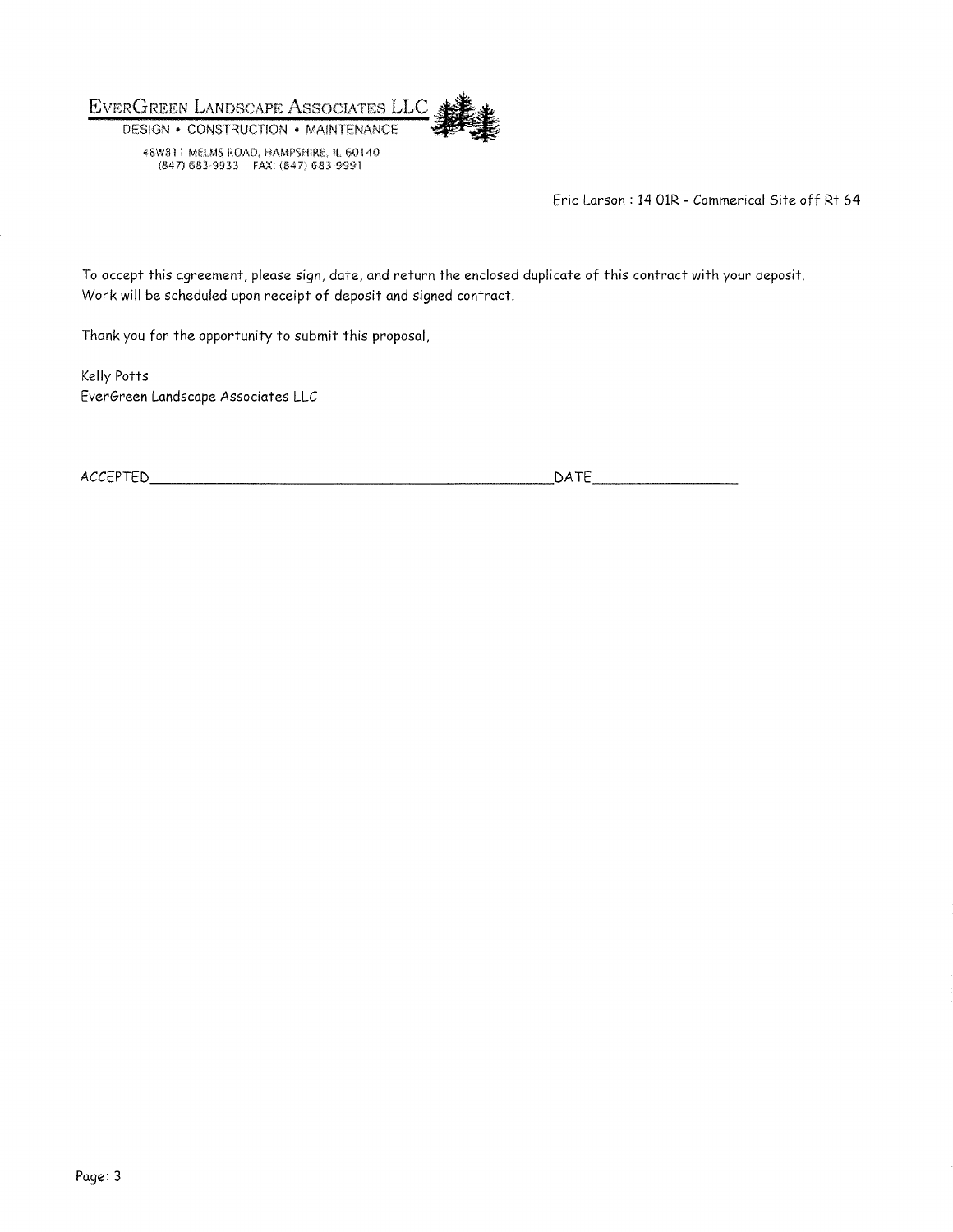Serviceberg Amelanchier Autumn Brilliance Macus-craboptel **Construction**  $\mathbb{X}$ Prairiefine .<br>Arman Outeropping .<br>A Stone pièce! EDEN Q - Flagstone Steppers L. I Bench.  $+ +$  $\overline{\mathcal{K}}$  $\mathcal{L}_{\text{c}}$  $+$  $\frac{1}{2}$  $+$ familie († 1875)<br>18 de juny - Santo Carlos († 1875)<br>18 de juny - Santo Carlos († 1876)  $\frac{1}{2}$  $\binom{m}{n}$ **Contractor** Not include &  $\mathscr V$  $\mathcal{K}% _{0}$ À **Albany**  $O X$ **Comment**  $\lambda^{\prime}$ **Roman**  $\mathbf{W}_{\mathbf{V}}$  $\circ$ X-LILLE-MISSKIN  $\mathcal{N}$ a karang karang karang lampung karang dina masa dan karang dina masa dan karang dalam dan dalam karang dalam <br>Kabupatèn Panang Kabupatèn Panang Kabupatèn Panang dina dina dikenali di dalam karang dalam karang dalam karan O-Hydrangen  $3^o$  $\mathcal{Q}$ nga aga aga aga  $D$ Quick Freie  $\sim$ R-Rose-Krackaut **Control**  $\sum_{i=1}^{n}$ **Romando** Ì, Ø b D- Daylity - Happy **A** E E " (C Retylins/Rosin  $\mathbb{D}^{\bullet}$ Refugis  $\frac{\partial^2}{\partial p^2}$ **Burning**  $\frac{\partial}{\partial x^{\mu}}\frac{\partial}{\partial x^{\mu}}=0$ 6 G  $G\mathcal{G}$  $\frac{1}{2}$  $\langle \mathbb{O} \rangle$ **IS**  $+$   $+$   $6$   $-$ + - Grass - Sporobolus public walk Rairie Dropseed G - Grass-Miscanthus-Huron Suneise or Panicom-Northwind Route 64 V- IRIS-SIbrica-Caesaris Brother E Rudbeckia-Viette's Little Sisters Blackey + d Sugan 6 Echinacea-Magnus P- Phlox - Emerald Pink Creeping Phlox A Aster - Purple Dome DES ptility box Il-sign



parama<br>Panana



DRIVEWAY

ERIC LARSON DESIGN BY EVERGREEN LANDSCAPE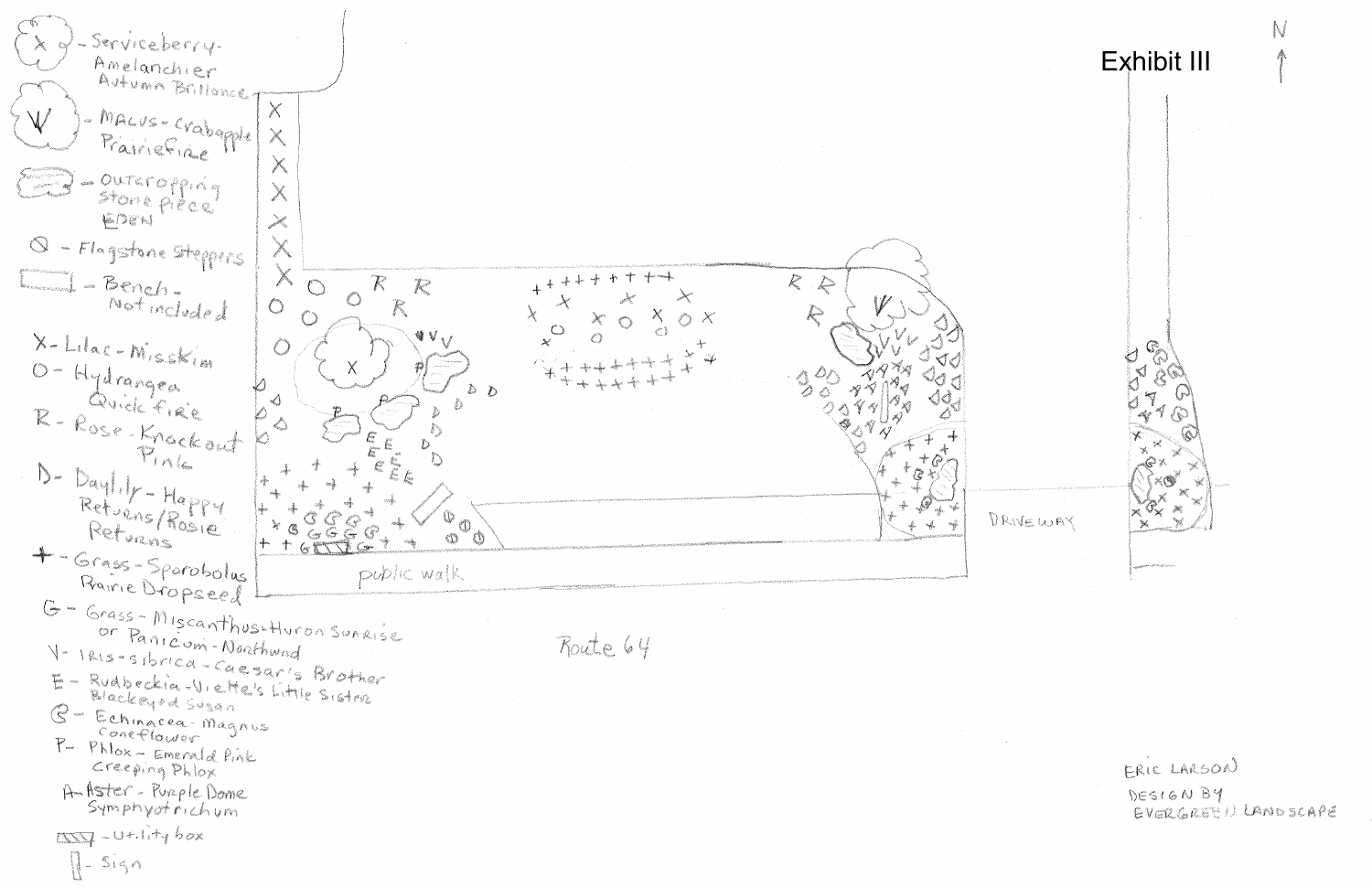

White Pine - Pinus Strabus O - Boxwood-Northern H - Hydrangen-Quidetire R-Roses-Pink Krockart Q-Viburnum-Cayvga 5 - Sedum-Kamtschatica J-Amelanchier<br>Autumn Brillance<br>Serviceberry  $\setminus \mathcal{U}$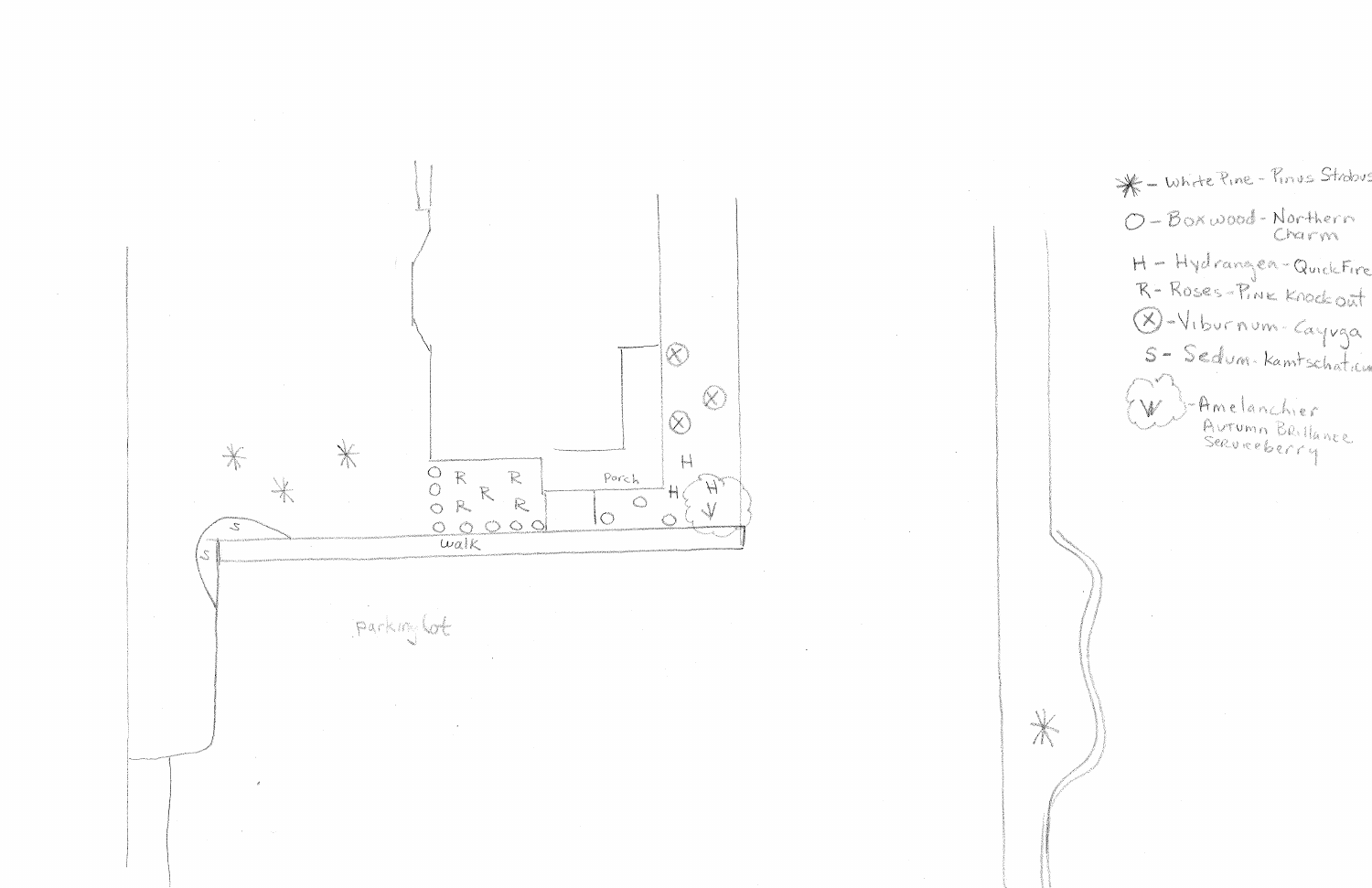## **Exhibit IV Agreement to Engage in Maintenance for Five Years**

OWNER agrees to maintain the property in a condition substantially similar to the condition prevalent when final inspection is made by the City's Landscape Architect Consultant and approval is granted by the City's Community & Economic Development Director for a period of at least five (5) years. The property will remain weed free, properly edged and mulched, as specified in the original design, and maintained at a minimum with the same type and quantity of plan material initially installed unless a modification to the plan is brought to and agreed upon by the Commission.

In the event of substandard maintenance, the CITY shall give the owner reasonable notice of conditions to be corrected within thirty (30) days. In the event that substandard maintenance still exists, OWNER agrees to repay the CITY the monies initially allocated to the OWNER by the CITY and to pay all costs and fees, including attorney fees, of any legal action taken to enforce this maintenance agreement.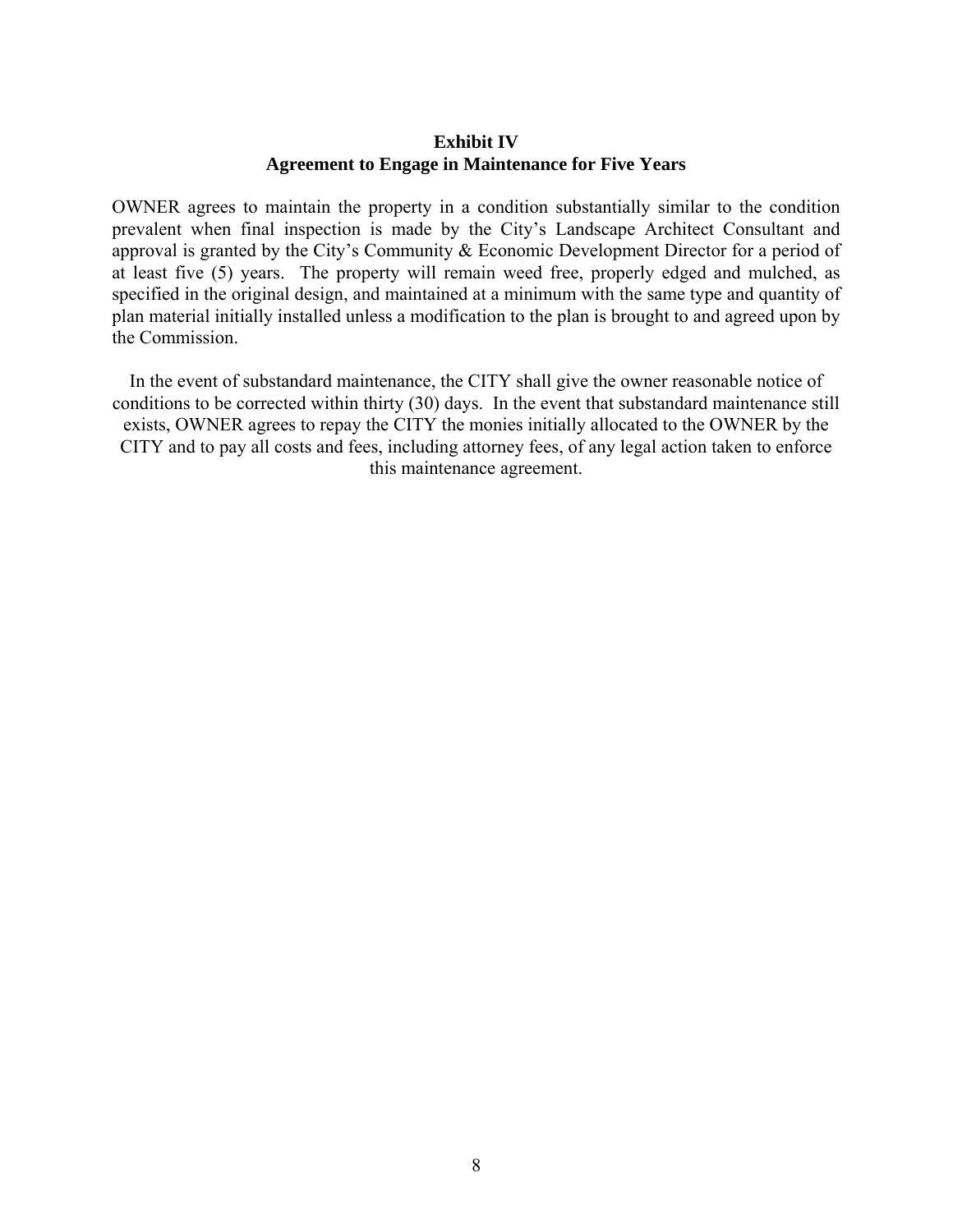# **City of St. Charles, Illinois**

# **Corridor Improvement Commission Resolution No. 3-2014**

# **A Resolution Recommending Approval of A Corridor Improvement Grant Application**

## **1434 E. Main Street – (Eric Larson)**

 **WHEREAS,** it is the responsibility of the St. Charles Corridor Improvement Commission to review applications for the Corridor Improvement Grant Program; and

 **WHEREAS,** the Corridor Improvement Commission has reviewed the following Corridor Improvement proposal for 1434 E. Main Street; and

 **WHEREAS,** the Corridor Improvement Commission finds approval of said Corridor Improvement proposal to be in the best interest of the City of St. Charles and provided the applicant complies with the specific conditions listed in Exhibit "A" attached hereto:

 **NOW THEREFORE,** be it resolved by the St. Charles Corridor Improvement Commission to recommend to the City Council approval of the Corridor Improvement application listed above with the conditions listed in Exhibit "A".

 $\overline{\phantom{a}}$  , and the contract of the contract of the contract of the contract of the contract of the contract of the contract of the contract of the contract of the contract of the contract of the contract of the contrac

Roll Call Vote: Ayes: English, Schuetz, Kane, Dechene, Potts, and Hauser Nays: None Abstain: None Absent: None

Motion Carried.

**PASSED,** this 4th day of June, 2014.

Chairman